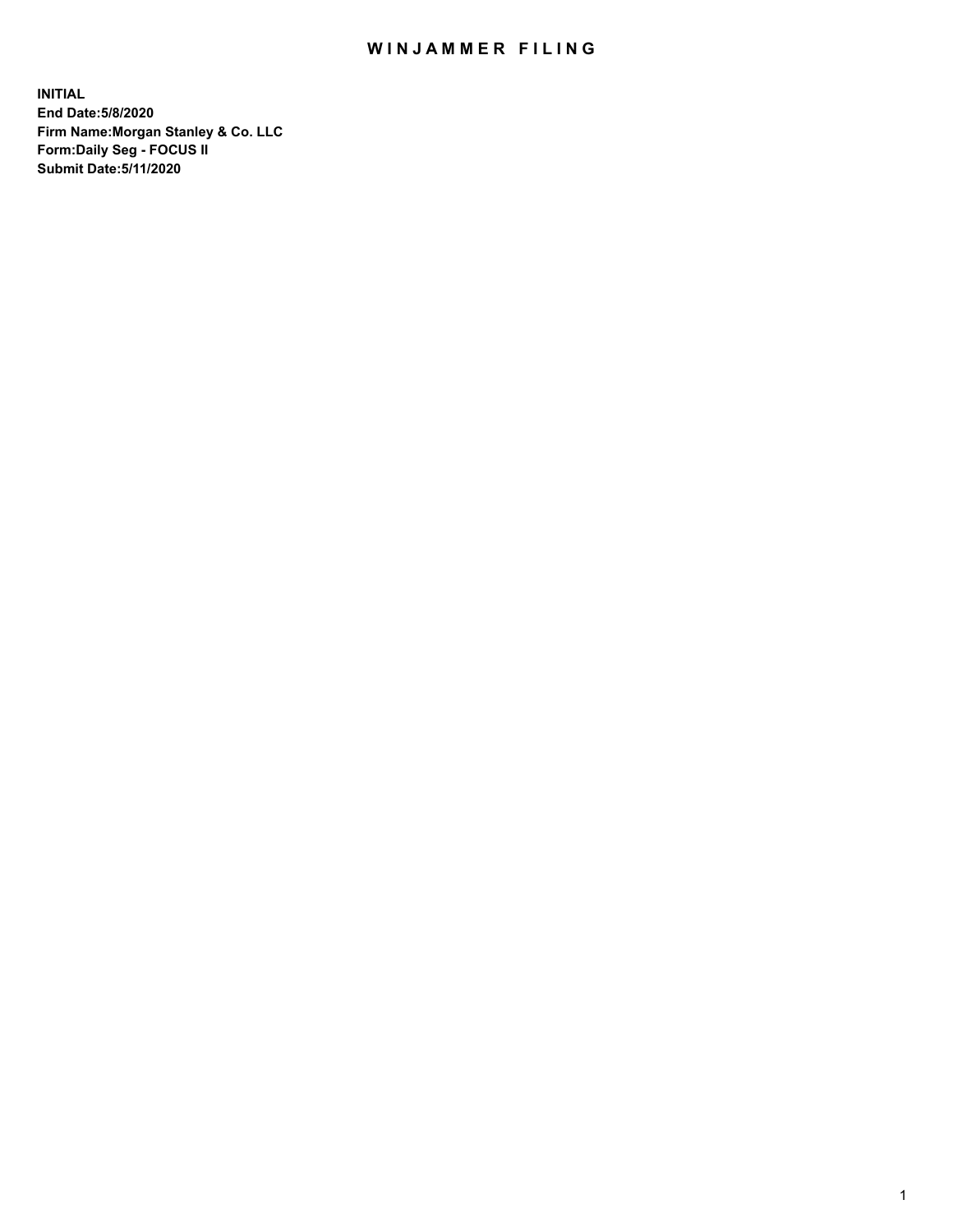**INITIAL End Date:5/8/2020 Firm Name:Morgan Stanley & Co. LLC Form:Daily Seg - FOCUS II Submit Date:5/11/2020 Daily Segregation - Cover Page**

| Name of Company                                                                                                                                                                                                                                                                                                                | <b>Morgan Stanley &amp; Co. LLC</b>                    |
|--------------------------------------------------------------------------------------------------------------------------------------------------------------------------------------------------------------------------------------------------------------------------------------------------------------------------------|--------------------------------------------------------|
| <b>Contact Name</b>                                                                                                                                                                                                                                                                                                            | <b>Ikram Shah</b>                                      |
| <b>Contact Phone Number</b>                                                                                                                                                                                                                                                                                                    | 212-276-0963                                           |
| <b>Contact Email Address</b>                                                                                                                                                                                                                                                                                                   | Ikram.shah@morganstanley.com                           |
| FCM's Customer Segregated Funds Residual Interest Target (choose one):<br>a. Minimum dollar amount: ; or<br>b. Minimum percentage of customer segregated funds required:% ; or<br>c. Dollar amount range between: and; or<br>d. Percentage range of customer segregated funds required between:% and%.                         | 235,000,000<br><u>0</u><br>0 Q<br>0 Q                  |
| FCM's Customer Secured Amount Funds Residual Interest Target (choose one):<br>a. Minimum dollar amount: ; or<br>b. Minimum percentage of customer secured funds required:% ; or<br>c. Dollar amount range between: and; or<br>d. Percentage range of customer secured funds required between: % and %.                         | 140,000,000<br><u>0</u><br><u>00</u><br>0 <sub>0</sub> |
| FCM's Cleared Swaps Customer Collateral Residual Interest Target (choose one):<br>a. Minimum dollar amount: ; or<br>b. Minimum percentage of cleared swaps customer collateral required:% ; or<br>c. Dollar amount range between: and; or<br>d. Percentage range of cleared swaps customer collateral required between:% and%. | 92,000,000<br><u>0</u><br>0 Q<br>00                    |

Attach supporting documents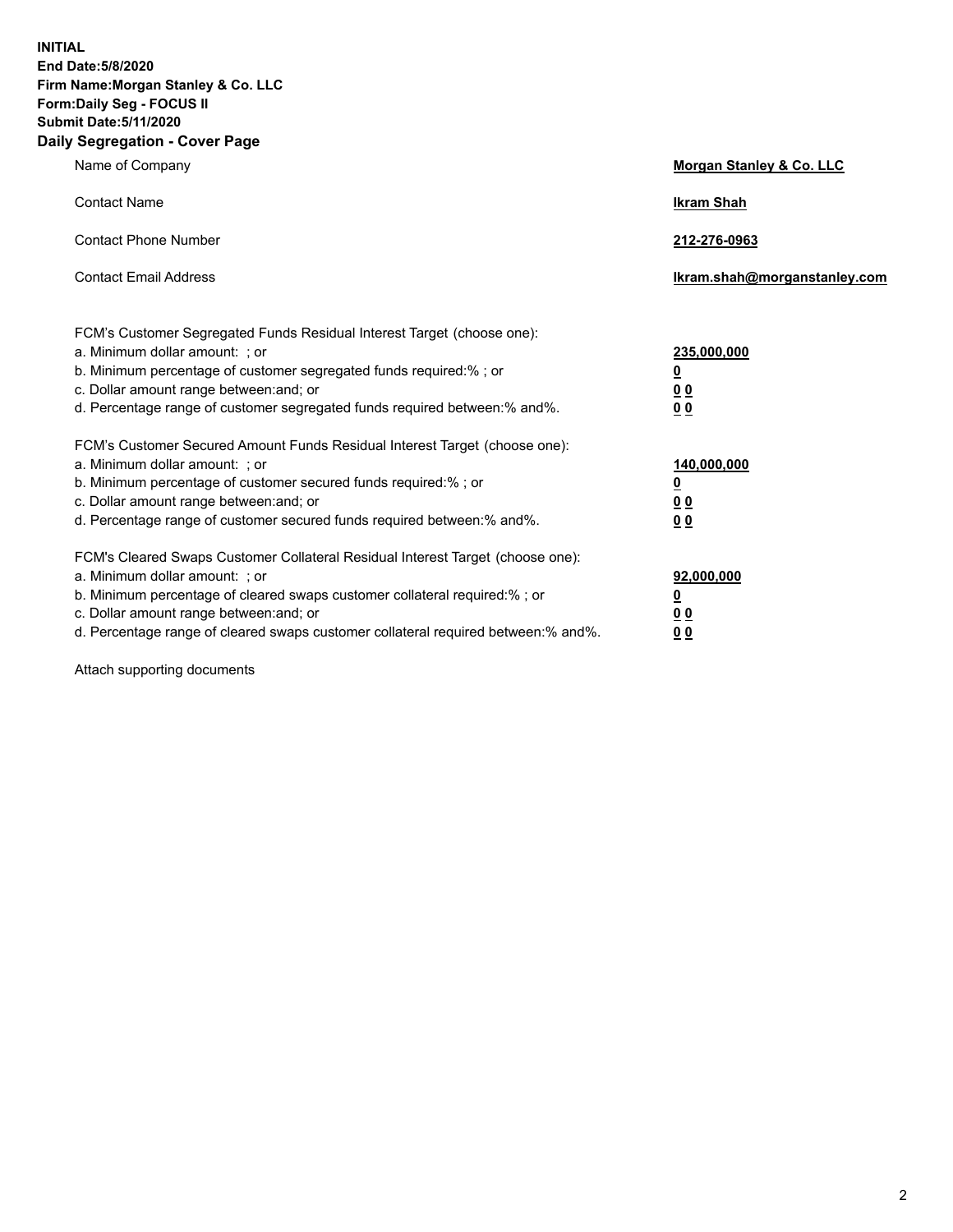## **INITIAL End Date:5/8/2020 Firm Name:Morgan Stanley & Co. LLC Form:Daily Seg - FOCUS II Submit Date:5/11/2020 Daily Segregation - Secured Amounts** Foreign Futures and Foreign Options Secured Amounts Amount required to be set aside pursuant to law, rule or regulation of a foreign government or a rule of a self-regulatory organization authorized thereunder 1. Net ledger balance - Foreign Futures and Foreign Option Trading - All Customers A. Cash **4,507,903,525** [7315] B. Securities (at market) **2,753,343,886** [7317] 2. Net unrealized profit (loss) in open futures contracts traded on a foreign board of trade **16,121,507** [7325] 3. Exchange traded options a. Market value of open option contracts purchased on a foreign board of trade **6,779,774** [7335] b. Market value of open contracts granted (sold) on a foreign board of trade **-12,505,336** [7337] 4. Net equity (deficit) (add lines 1. 2. and 3.) **7,271,643,356** [7345] 5. Account liquidating to a deficit and account with a debit balances - gross amount **143,554,005** [7351] Less: amount offset by customer owned securities **-109,027,348** [7352] **34,526,657** 6. Amount required to be set aside as the secured amount - Net Liquidating Equity Method (add lines 4 and 5) 7. Greater of amount required to be set aside pursuant to foreign jurisdiction (above) or line 6. FUNDS DEPOSITED IN SEPARATE REGULATION 30.7 ACCOUNTS 1. Cash in banks A. Banks located in the United States **718,238,565** [7500] B. Other banks qualified under Regulation 30.7 **228,574,744** [7520] **946,813,309**

- 2. Securities
	- A. In safekeeping with banks located in the United States **735,526,796** [7540]
	- B. In safekeeping with other banks qualified under Regulation 30.7 **0** [7560] **735,526,796** [7570]
- 3. Equities with registered futures commission merchants
	-
	- B. Securities **0** [7590]
	- C. Unrealized gain (loss) on open futures contracts **1,951,379** [7600]
	- D. Value of long option contracts **0** [7610]
- E. Value of short option contracts **0** [7615] **13,852,010** [7620]
- 4. Amounts held by clearing organizations of foreign boards of trade
	- A. Cash **0** [7640]
	- B. Securities **0** [7650]
	- C. Amount due to (from) clearing organization daily variation **0** [7660]
	- D. Value of long option contracts **0** [7670]
	- E. Value of short option contracts **0** [7675] **0** [7680]
- 5. Amounts held by members of foreign boards of trade
	-
	-
	- C. Unrealized gain (loss) on open futures contracts **14,170,128** [7720]
	- D. Value of long option contracts **6,779,774** [7730]
	- E. Value of short option contracts **-12,505,336** [7735] **5,900,617,255**
- 6. Amounts with other depositories designated by a foreign board of trade **0** [7760]
- 7. Segregated funds on hand **0** [7765]
- 8. Total funds in separate section 30.7 accounts **7,596,809,370** [7770]
- 9. Excess (deficiency) Set Aside for Secured Amount (subtract line 7 Secured Statement Page 1 from Line 8)
- 10. Management Target Amount for Excess funds in separate section 30.7 accounts **140,000,000** [7780]
- 11. Excess (deficiency) funds in separate 30.7 accounts over (under) Management Target **150,639,357** [7785]

**0** [7305]

[7354] **7,306,170,013** [7355]

**7,306,170,013** [7360]

[7530]

A. Cash **11,900,631** [7580]

 A. Cash **3,874,355,599** [7700] B. Securities **2,017,817,090** [7710] [7740] **290,639,357** [7380]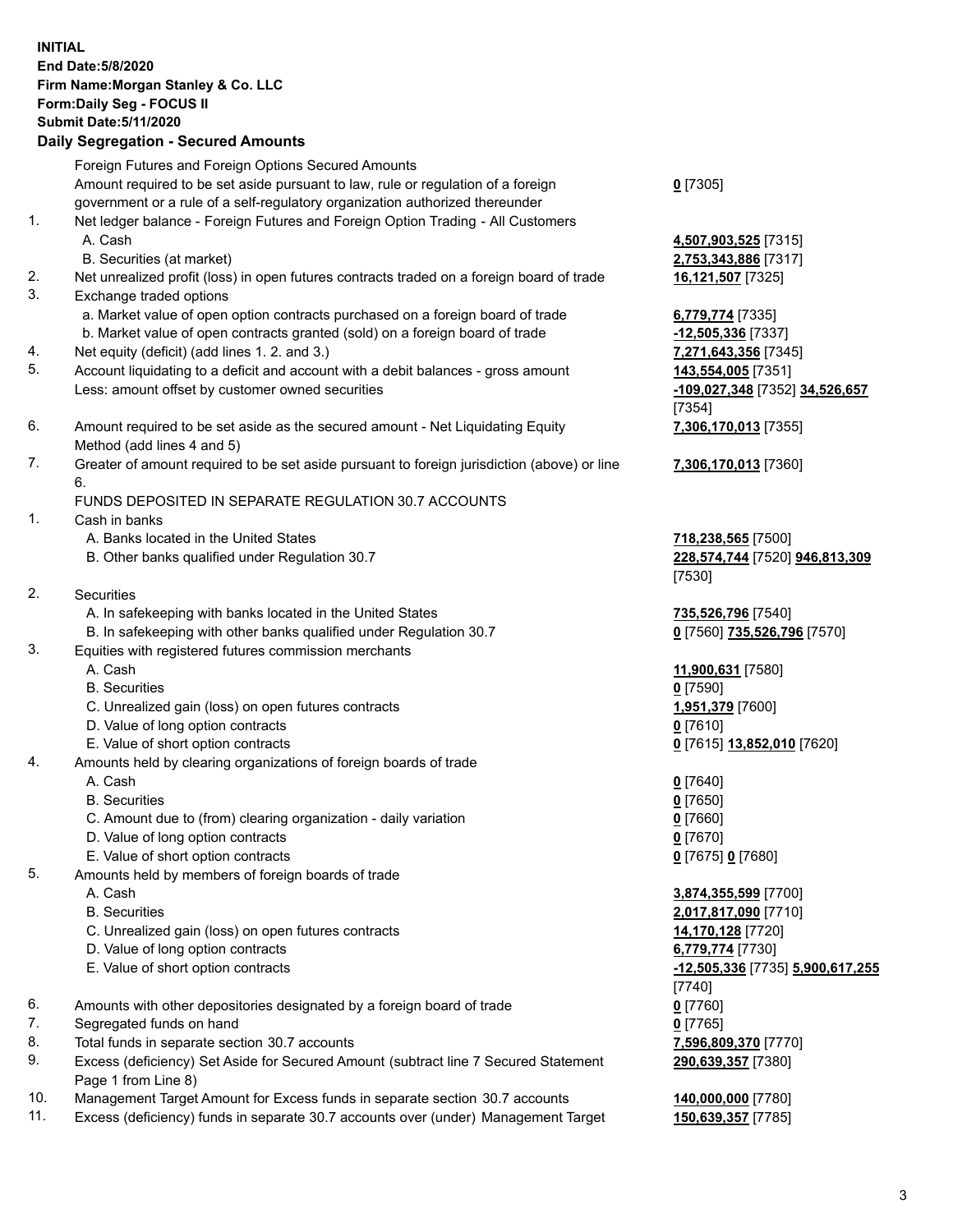**INITIAL End Date:5/8/2020 Firm Name:Morgan Stanley & Co. LLC Form:Daily Seg - FOCUS II Submit Date:5/11/2020 Daily Segregation - Segregation Statement** SEGREGATION REQUIREMENTS(Section 4d(2) of the CEAct) 1. Net ledger balance A. Cash **9,778,808,875** [7010] B. Securities (at market) **8,354,081,967** [7020] 2. Net unrealized profit (loss) in open futures contracts traded on a contract market **7,389,760,760** [7030] 3. Exchange traded options A. Add market value of open option contracts purchased on a contract market **643,769,176** [7032] B. Deduct market value of open option contracts granted (sold) on a contract market **-554,909,279** [7033] 4. Net equity (deficit) (add lines 1, 2 and 3) **25,611,511,499** [7040] 5. Accounts liquidating to a deficit and accounts with debit balances - gross amount **503,553,175** [7045] Less: amount offset by customer securities **-500,216,575** [7047] **3,336,600** [7050] 6. Amount required to be segregated (add lines 4 and 5) **25,614,848,099** [7060] FUNDS IN SEGREGATED ACCOUNTS 7. Deposited in segregated funds bank accounts A. Cash **4,654,190,215** [7070] B. Securities representing investments of customers' funds (at market) **0** [7080] C. Securities held for particular customers or option customers in lieu of cash (at market) **1,100,769,256** [7090] 8. Margins on deposit with derivatives clearing organizations of contract markets A. Cash **13,163,046,402** [7100] B. Securities representing investments of customers' funds (at market) **0** [7110] C. Securities held for particular customers or option customers in lieu of cash (at market) **7,253,312,711** [7120] 9. Net settlement from (to) derivatives clearing organizations of contract markets **33,878,673** [7130] 10. Exchange traded options A. Value of open long option contracts **643,769,176** [7132] B. Value of open short option contracts **-554,909,279** [7133] 11. Net equities with other FCMs A. Net liquidating equity **12,914,701** [7140] B. Securities representing investments of customers' funds (at market) **0** [7160] C. Securities held for particular customers or option customers in lieu of cash (at market) **0** [7170] 12. Segregated funds on hand **0** [7150] 13. Total amount in segregation (add lines 7 through 12) **26,306,971,855** [7180] 14. Excess (deficiency) funds in segregation (subtract line 6 from line 13) **692,123,756** [7190] 15. Management Target Amount for Excess funds in segregation **235,000,000** [7194]

16. Excess (deficiency) funds in segregation over (under) Management Target Amount Excess

**457,123,756** [7198]